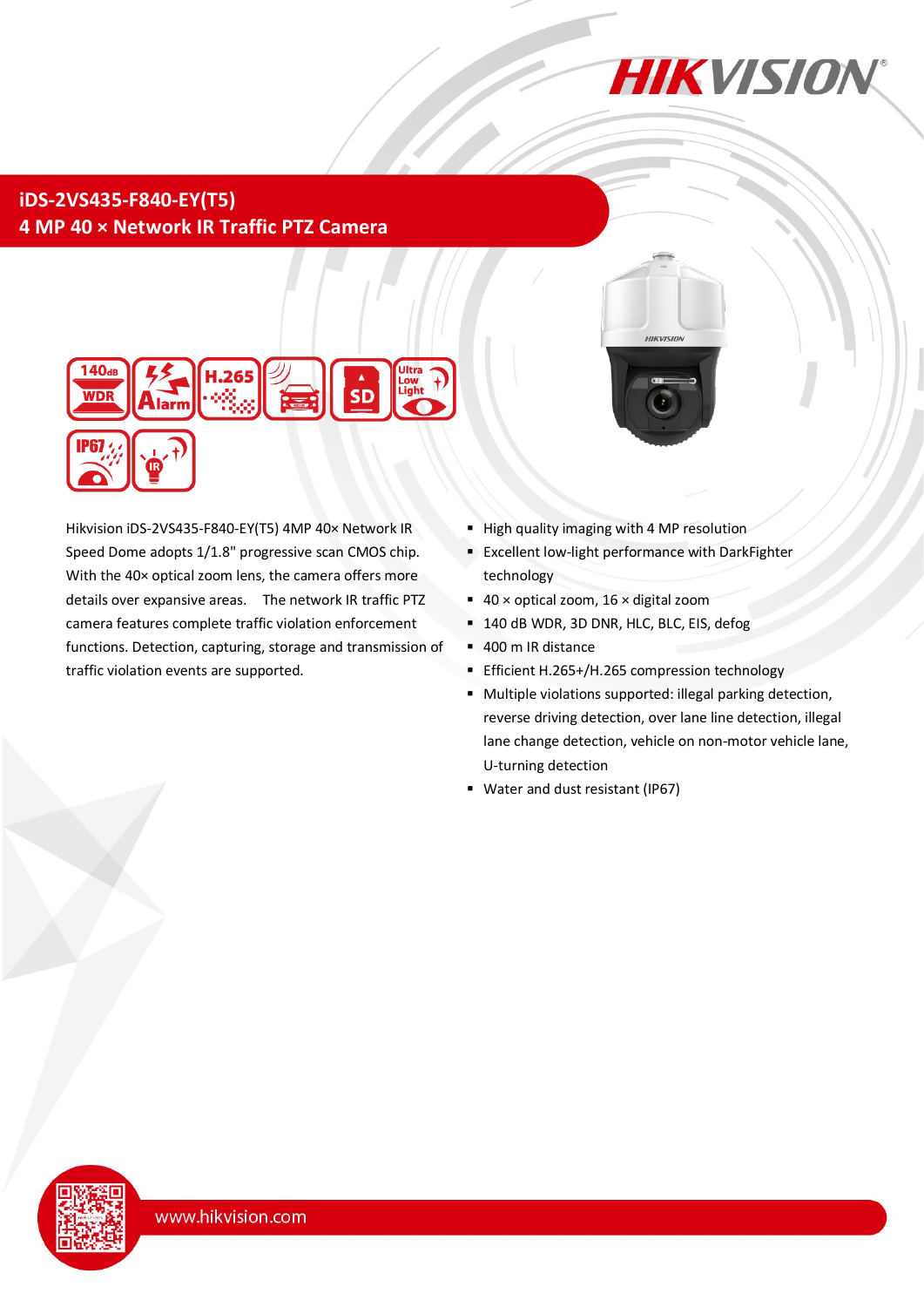

#### **DORI**

The DORI (detect, observe, recognize, identify) distance gives the general idea of the camera ability to distinguish persons or objects within its field of view.

It is calculated based on the camera sensor specification and the criteria given by EN 62676-4: 2015.

| <b>DORI</b>       | <b>Detect</b>         | <b>Observe</b>        | Recognize            | <b>Identify</b>     |
|-------------------|-----------------------|-----------------------|----------------------|---------------------|
| <b>Definition</b> | $25 \text{ px/m}$     | $63 \text{ px/m}$     | 125 px/m             | $250 \text{ px/m}$  |
| Distance (Tele)   | 2965.5 m (9729.3 ft.) | 1176.8 m (3860.9 ft.) | 604.1 m (1982.0 ft.) | 302.1 m (991.1 ft.) |

# **Specification**

| Camera                 |                                                                                                                                          |  |  |
|------------------------|------------------------------------------------------------------------------------------------------------------------------------------|--|--|
| Image Sensor           | 1/1.8" Progressive Scan CMOS                                                                                                             |  |  |
| Max. Resolution        | $2560 \times 1440$                                                                                                                       |  |  |
| Min. Illumination      | Color: 0.001 Lux @ (F1.2, AGC ON), B/W: 0.0005 Lux @ (F1.2, AGC ON), 0 Lux with IR                                                       |  |  |
| Shutter Speed          | 1/1 s to 1/30000 s                                                                                                                       |  |  |
| Day & Night            | IR cut filter                                                                                                                            |  |  |
| Zoom                   | $40 \times$ optical, $16 \times$ digital                                                                                                 |  |  |
| Slow Shutter           | Yes                                                                                                                                      |  |  |
| Lens                   |                                                                                                                                          |  |  |
| Focal Length           | 6 to 240 mm                                                                                                                              |  |  |
| <b>FOV</b>             | Horizontal field of view: 56.6° to 1.8°, vertical field of view: 33.7° to 1.0°, diagonal field<br>of view: 63.4° to 2.0°                 |  |  |
| Focus                  | Auto, semi-auto, manual                                                                                                                  |  |  |
| Aperture               | Max. F1.2                                                                                                                                |  |  |
| Zoom Speed             | Approx. 5.4 s                                                                                                                            |  |  |
| Illuminator            |                                                                                                                                          |  |  |
| Supplement Light Type  | IR                                                                                                                                       |  |  |
| Supplement Light Range | IR distance: up to 400 m                                                                                                                 |  |  |
| Smart Supplement Light | Yes                                                                                                                                      |  |  |
| <b>PTZ</b>             |                                                                                                                                          |  |  |
| Movement Range (Pan)   | 360° endless                                                                                                                             |  |  |
| Movement Range (Tilt)  | -20° to 90°, auto flip                                                                                                                   |  |  |
| Pan Speed              | Pan speed: configurable from 0.1° to 210°/s, preset speed: 280°/s                                                                        |  |  |
| <b>Tilt Speed</b>      | Tilt speed: configurable from 0.1° to 150°/s, preset speed 250°/s                                                                        |  |  |
| Proportional Pan       | Yes                                                                                                                                      |  |  |
| Presets                | 300                                                                                                                                      |  |  |
| <b>Preset Freezing</b> | Yes                                                                                                                                      |  |  |
| Patrol Scan            | 8 patrols, up to 32 presets for each patrol                                                                                              |  |  |
| Pattern Scan           | 4 pattern scans, record time over 10 minutes for each scan                                                                               |  |  |
| Park Action            | Preset, pattern scan, patrol scan, auto scan, tilt scan, random scan, frame scan,<br>panorama scan                                       |  |  |
| 3D Positioning         | Yes                                                                                                                                      |  |  |
| PTZ Status Display     | Yes                                                                                                                                      |  |  |
| <b>Scheduled Task</b>  | Preset, pattern scan, patrol scan, auto scan, tilt scan, random scan, frame scan, dome<br>reboot, dome adjust, aux output, panorama scan |  |  |
|                        |                                                                                                                                          |  |  |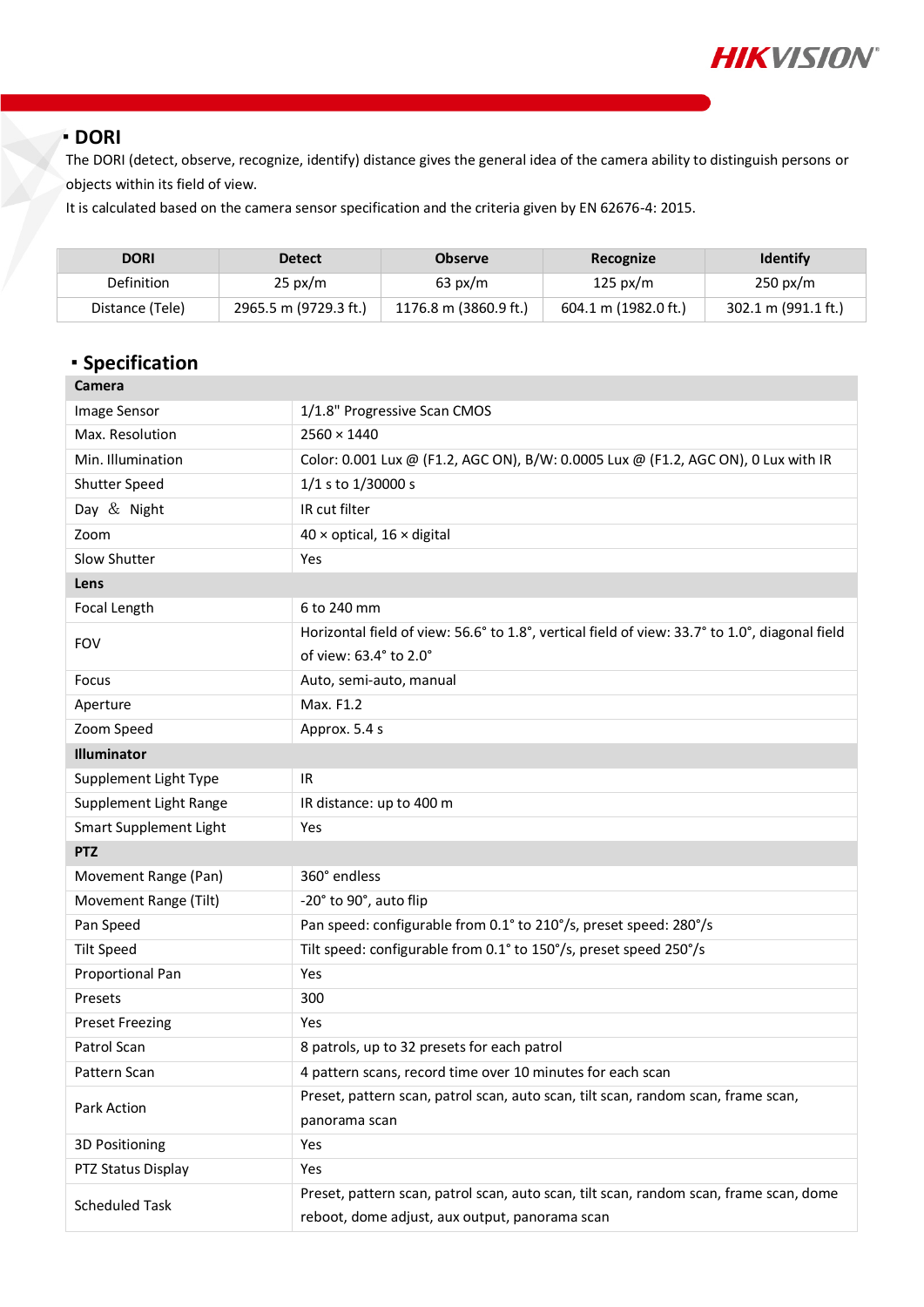

| Power-off Memory            | Yes                                                                                     |  |  |
|-----------------------------|-----------------------------------------------------------------------------------------|--|--|
| <b>Video</b>                |                                                                                         |  |  |
| Main Stream                 | 50 Hz: 25 fps (2560 × 1440, 1920 × 1080, 1280 × 960, 1280 × 720)                        |  |  |
|                             | 60 Hz: 30 fps (2560 × 1440, 1920 × 1080, 1280 × 960, 1280 × 720)                        |  |  |
| Sub-Stream                  | 50 Hz: 25 fps (704 × 576, 640 × 480, 352 × 288)                                         |  |  |
|                             | 60 Hz: 30 fps (704 × 480, 640 × 480, 352 × 240)                                         |  |  |
| Third Stream                | 50 Hz: 25 fps (1920 × 1080, 1280 × 960, 1280 × 720, 704 × 576, 640 × 480, 352 × 288)    |  |  |
|                             | 60 Hz: 30 fps (1920 × 1080, 1280 × 960, 1280 × 720, 704 × 480, 640 × 480, 352 × 240)    |  |  |
|                             | Main stream: H.265+/H.265/H.264+/H.264,                                                 |  |  |
| Video Compression           | Sub-stream: H.265/H.264/MJPEG,                                                          |  |  |
|                             | Third stream: H.265/H.264/MJPEG                                                         |  |  |
| Video Bit Rate              | 32 Kbps to 16 Mbps                                                                      |  |  |
| H.264 Type                  | Baseline profile, Main profile, High profile                                            |  |  |
| H.265 Type                  | Main profile                                                                            |  |  |
| Scalable Video Coding (SVC) | H.264 and H.265 encoding                                                                |  |  |
| Region of Interest (ROI)    | 8 fixed regions for each stream                                                         |  |  |
| <b>Audio</b>                |                                                                                         |  |  |
| Audio Compression           | G.711, G.722.1, G.726, MP2L2, PCM, AAC-LC                                               |  |  |
| Audio Bit Rate              | 64 Kbps (G.711), 16 Kbps (G.722.1), 16 Kbps (G.726), 32 to 192 Kbps (MP2L2), 16 to      |  |  |
|                             | 64Kbps (AAC-LC)                                                                         |  |  |
| <b>Network</b>              |                                                                                         |  |  |
| Protocols                   | TCP/IP, ICMP, HTTP, HTTPS, FTP, DHCP, DNS, DDNS, RTP, RTSP, RTCP, PPPOE, NTP,           |  |  |
|                             | UPnP, SMTP, SNMP, IGMP, 802.1X, QoS, IPv4/IPv6, UDP, Bonjour                            |  |  |
| Simultaneous Live View      | Up to 20 channels                                                                       |  |  |
| API                         | Open Network Video Interface (Profile S, Profile G, Profile T), ISAPI, SDK, ISUP        |  |  |
| User/Host                   | Up to 32 users. 3 user levels: administrator, operator, and user                        |  |  |
|                             | Password protection, complicated password, HTTPS encryption, 802.1X authentication      |  |  |
|                             | (EAP-TLS, EAP-LEAP, EAP-MD5), watermark, IP address filter, basic and digest            |  |  |
| Security                    | authentication for HTTP/HTTPS, WSSE and digest authentication for Open Network          |  |  |
|                             | Video Interface, RTP/RTSP over HTTPS, control timeout settings, security audit log, TLS |  |  |
|                             | 1.3, host authentication (MAC address)                                                  |  |  |
| Network Storage             | NAS (NFS, SMB/CIFS), auto network replenishment (ANR)                                   |  |  |
| Client                      | iVMS-4200, HikCentral Pro, Hik-Connect                                                  |  |  |
| Web Browser                 | Safari11+, Chrome57+, Firefox52+, IE11                                                  |  |  |
| Image                       |                                                                                         |  |  |
| Image Parameters Switch     | Yes                                                                                     |  |  |
| <b>Image Settings</b>       | Saturation, brightness, contrast, sharpness, gain, and white balance adjustable by      |  |  |
|                             | client software or web browser                                                          |  |  |
| Day/Night Switch            | Day, night, auto, schedule                                                              |  |  |
| Wide Dynamic Range (WDR)    | 140 dB                                                                                  |  |  |
| <b>SNR</b>                  | $\geq$ 52 dB                                                                            |  |  |
| Defog                       | Optical defog, Digital defog                                                            |  |  |
| Image Stabilization         | EIS (Built-in gyroscope to improve EIS performance)                                     |  |  |
| Image Enhancement           | BLC, HLC, 3D DNR                                                                        |  |  |
| Privacy Mask                | 24 programmable polygon privacy masks, mask color or mosaic configurable                |  |  |

X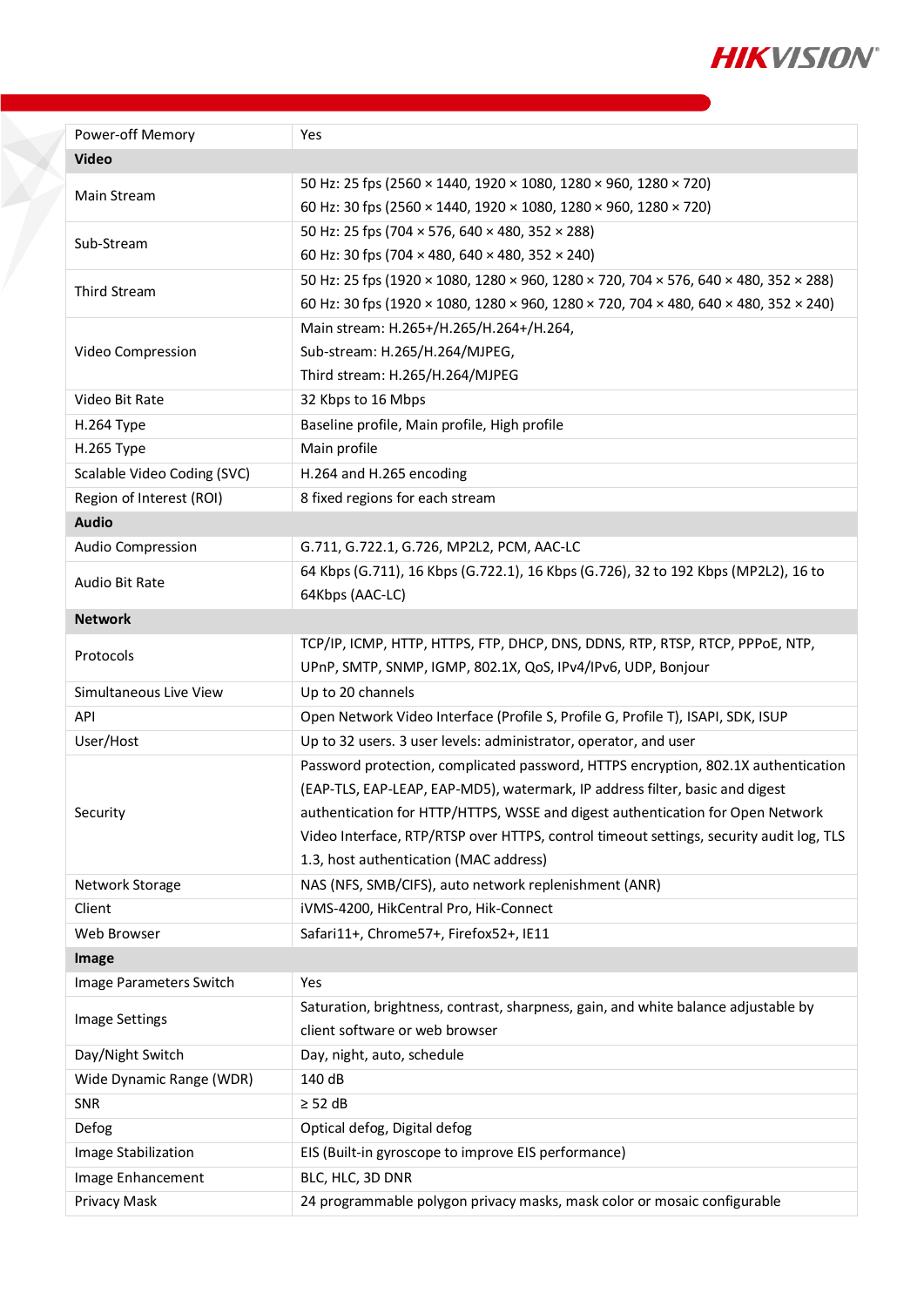

| <b>Regional Focus</b>                     | Yes                                                                                          |
|-------------------------------------------|----------------------------------------------------------------------------------------------|
| <b>Regional Exposure</b>                  | Yes                                                                                          |
| <b>Supplement Detection</b>               |                                                                                              |
| <b>Satellite Positioning</b>              | No                                                                                           |
| Gyroscope                                 | Yes                                                                                          |
| Compass                                   | No                                                                                           |
| Interface                                 |                                                                                              |
| Video Output                              | CVBS: 1.0 V[p-p]/75 Ω, PAL/NTSC, BNC connector                                               |
| <b>Ethernet Interface</b>                 | 1 RJ45 10M/100M self-adaptive Ethernet port                                                  |
| On-board Storage                          | Built-in memory card slot, support microSD/microSDHC/microSDXC card, up to 256 GB            |
|                                           | 1 input (line in), max. input amplitude: 2-2.4 vpp, input impedance: $1 K\Omega \pm 10\%$ ,  |
| Audio                                     | 1 output (line out), line level, output impedance: 600 $\Omega$                              |
| Alarm                                     | 7 input(s), 2 output(s)                                                                      |
| RS-485                                    | 1 RS-485 (Half duplex, HIKVISION, Pelco-P, Pelco-D, self-adaptive)                           |
| Reset                                     | Yes                                                                                          |
| Event                                     |                                                                                              |
| <b>Basic Event</b>                        | Motion detection, video tampering alarm, exception, alarm input and output                   |
|                                           | Upload to FTP/NAS/memory card, notify surveillance center, send email, trigger alarm         |
| Alarm Linkage                             | output, trigger recording, trigger capture, and PTZ actions (such as preset, patrol scan,    |
|                                           | pattern scan)                                                                                |
| <b>Road Traffic and Vehicle Detection</b> |                                                                                              |
|                                           | Illegal parking detection, reverse driving detection, over lane line detection, illegal lane |
| <b>Illegal Parking</b>                    | change detection, vehicle on non-motor vehicle lane, U-turning detection                     |
| General                                   |                                                                                              |
| Power                                     | 24 VDC ± 25%, max. 62 W                                                                      |
| Dimension                                 | $\emptyset$ 266.6 mm × 410 mm ( $\emptyset$ 10.50" × 16.14")                                 |
| Weight                                    | Approx. 8 kg (17.64 lb.)                                                                     |
| Material                                  | ADC12                                                                                        |
| <b>Operating Condition</b>                | -40 °C to 70 °C (-40 °F to 158 °F). Humidity 95% or less (non-condensing)                    |
| Vandal-proof Alarm                        | Yes                                                                                          |
| Heater                                    | Yes                                                                                          |
| Wiper                                     | Yes                                                                                          |
| De-icing                                  | No                                                                                           |
| Demist                                    | No                                                                                           |
|                                           | 33 languages: English, Russian, Estonian, Bulgarian, Hungarian, Greek, German, Italian,      |
|                                           | Czech, Slovak, French, Polish, Dutch, Portuguese, Spanish, Romanian, Danish, Swedish,        |
| Language                                  | Norwegian, Finnish, Croatian, Slovenian, Serbian, Turkish, Korean, Traditional Chinese,      |
|                                           | Thai, Vietnamese, Japanese, Latvian, Lithuanian, Portuguese (Brazil), Ukrainian              |
| Approval                                  |                                                                                              |
|                                           | FCC (47 CFR Part 15, Subpart B), CE-EMC (EN 55032: 2015, EN 61000-3-2: 2019, EN              |
| EMC                                       | 61000-3-3: 2013 + A1: 2019, EN 50130-4: 2011 + A1: 2014), KC (KN 32: 2015, KN 35:            |
|                                           | 2015), RCM (AS/NZS CISPR 32: 2015), IC (ICES-003: Issue 7)                                   |
| Safety                                    | UL (UL 62368-1), CB (IEC 62368-1: 2014 + A11), CE-LVD (EN 62368-1: 2014/A11: 2017),          |
|                                           |                                                                                              |
|                                           | BIS (IS 13252 (Part 1): 2010/IEC 60950-1: 2005), LOA (IEC/EN 60950-1)                        |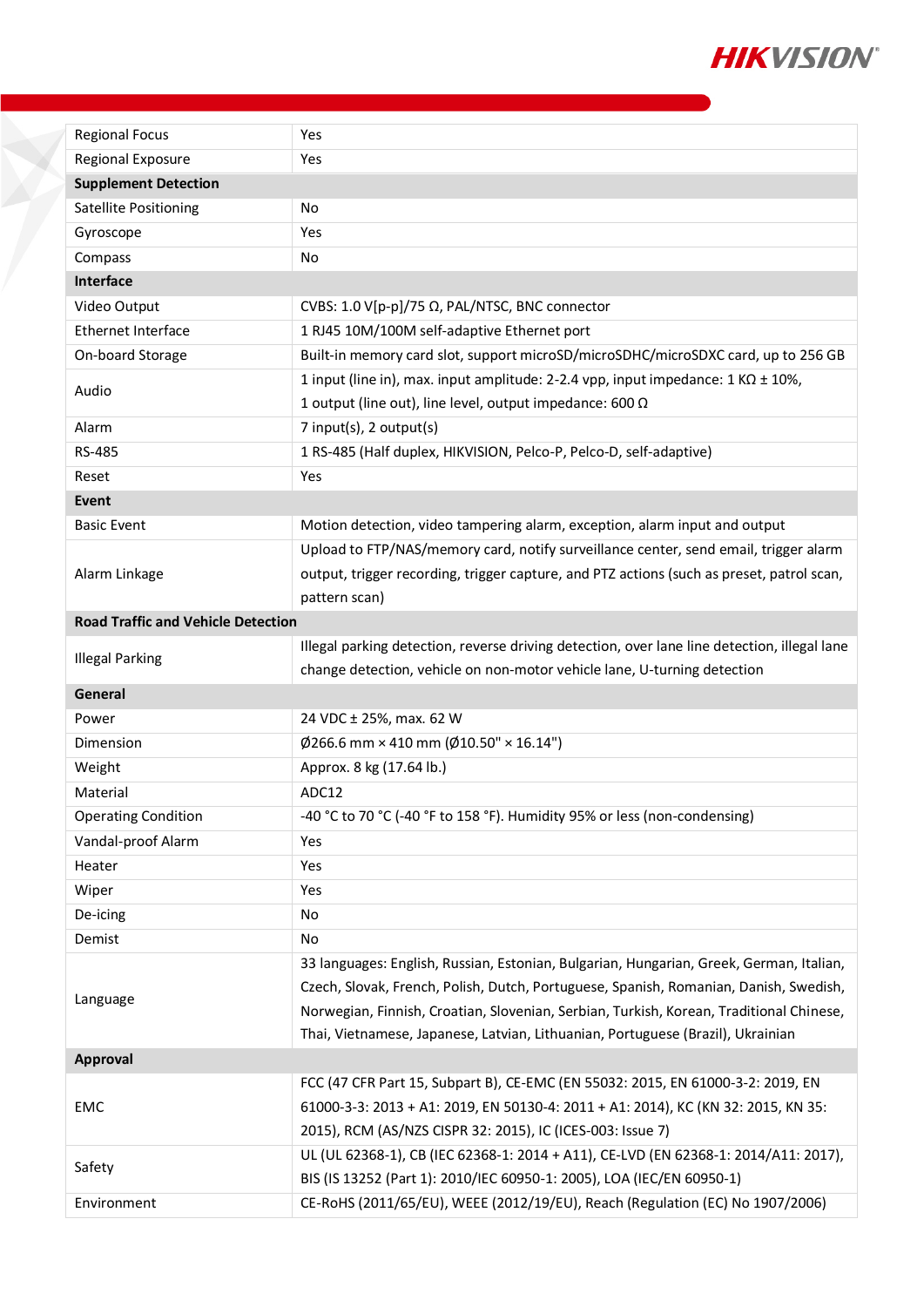

Protection

IP67 (IEC 60529-2013), IK10 (IEC 62262:2002), TVS 6K V lightning protection, surge protection and voltage transient protection

## **Available Model**

iDS-2VS435-F840-EY(T5)

## **Typical Application**

Hikvision products are classified into three levels according to their anti-corrosion performance. Refer to the following description to choose for your using environment.

This model has MODERATE PROTECTION.

| Level                  | <b>Description</b>                                                                                                                                                                                                                                           |
|------------------------|--------------------------------------------------------------------------------------------------------------------------------------------------------------------------------------------------------------------------------------------------------------|
| Top-level protection   | Hikvision products at this level are equipped for use in areas where professional anti-corrosion<br>protection is a must. Typical application scenarios include coastlines, docks, chemical plants,<br>and more.                                             |
| Moderate protection    | Hikvision products at this level are equipped for use in areas with moderate anti-corrosion<br>demands. Typical application scenarios include coastal areas about 2 kilometers (1.24 miles)<br>away from coastlines, as well as areas affected by acid rain. |
| No specific protection | Hikvision products at this level are equipped for use in areas where no specific anti-corrosion<br>protection is needed.                                                                                                                                     |

### **Dimension**





Unit:mm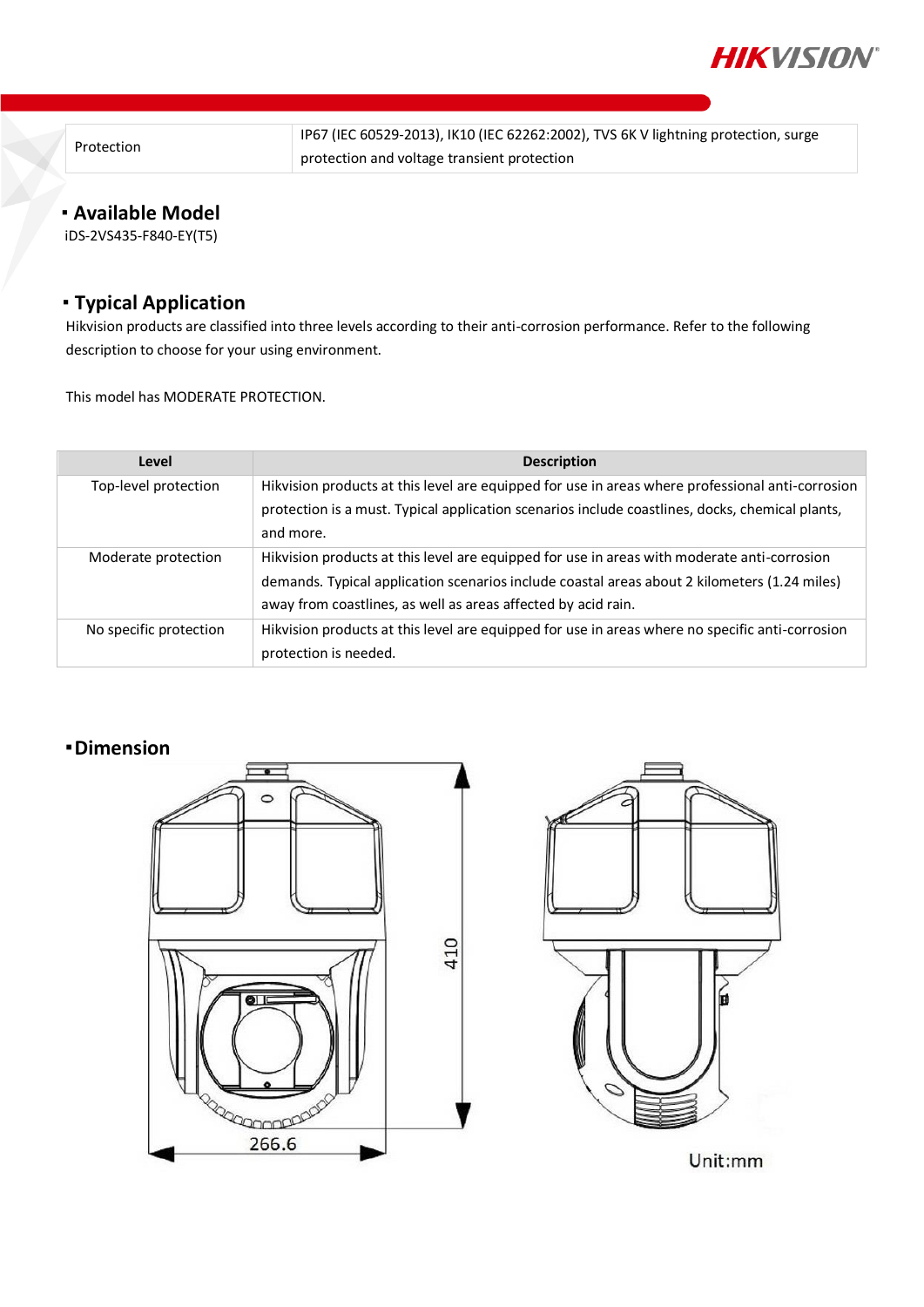

- **Accessory**
- **Included**



**Optional**